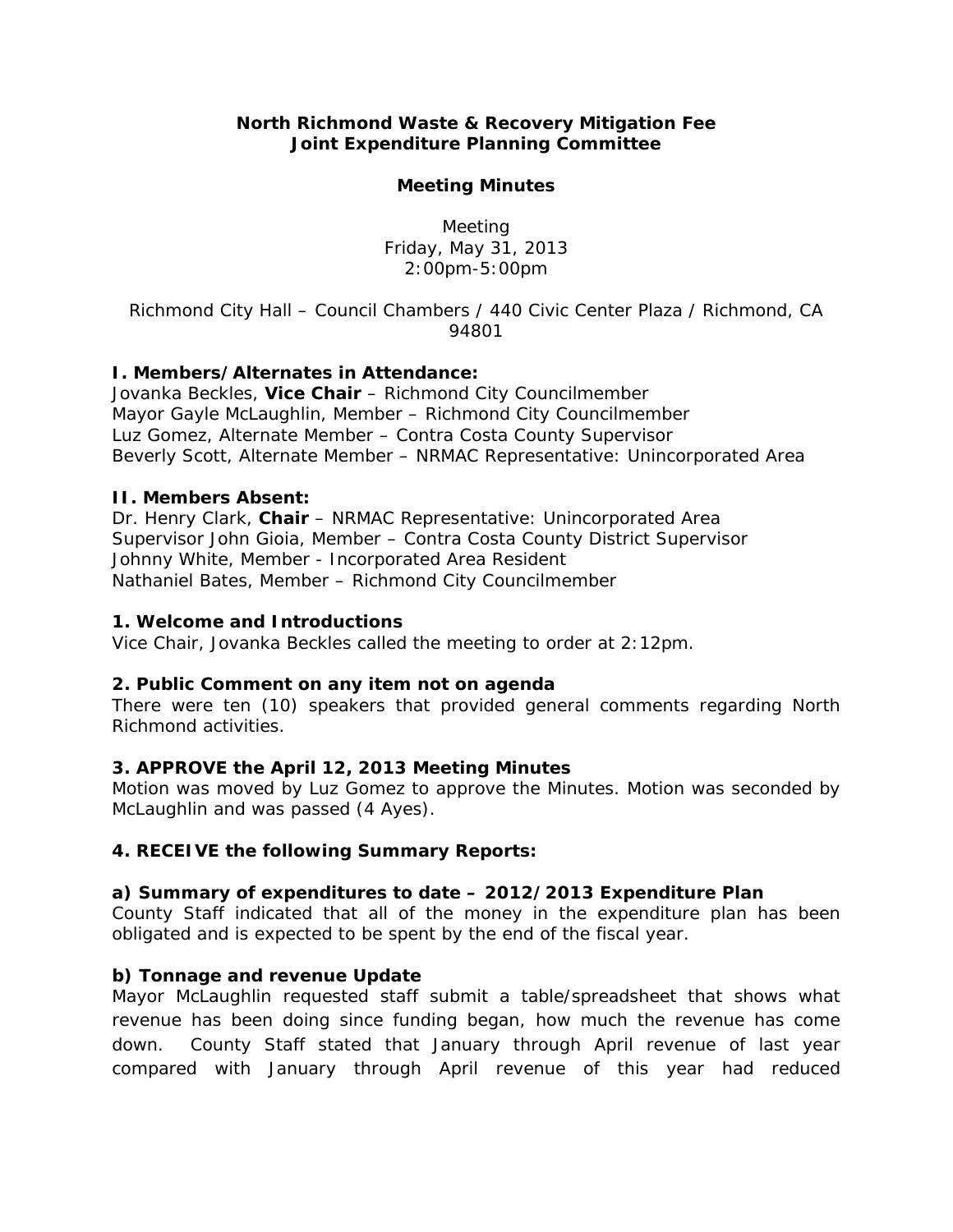approximately one percent (1%). Overall, there has been about a 2-3 percent (2- 3%) reduction each year, which has been occurring for a few years now.

# **c) Progress reports submitted for community Based Projects**

Two Progress reports were included in the package. Committee Staff received a revised report from Reach after the meeting packet distribution deadline. Committee Staff (County) also stated that Eco Village is doing good work, but no progress report is available at this time.

There were seven  $(7)$  speakers on item  $#4C$  that represented various entities, including those funded with NRMF monies.

Beckles indicated that future organizations under contract will be required by the City to have an orientation to ensure organizations are clear on what to expect from contracts.

# **5. Discuss and approve the following Elements of the 2013/2014 Expenditure Plan:**

# **a) Funding Allocations for each strategy within the expenditure plan**

Committee Staff (County) went over the Expenditure Plan budget table on page 23, including the actions that were taken at the April  $12<sup>th</sup>$  Committee meeting.

# **b) Funding allocations for specific non-profit organizations for community based Projects**

County Staff discussed the list of organizations selected to share in the new recommended allocation of \$51K for CBPs (see page 13). As discussed at the previous committee meeting, the committee will decide if they are going to fund 1- 3 organizations with a total of \$51,000.00, based on the non-profit proposals from the last RFPs evaluated by Committee Staff. Beckles stated that she was in favor of the top 3 organizations listed on page 15. City Staff (Lori) suggested considering funding for organizations not previously funded.

# **c) Any suggested changes to the Community- Based Project Reporting and Invoicing Requirements**

County staff mentioned that any suggested changes would have to be made to Attachment 1 (Page 17) of the packet by staff, if the committee recommends allowing advance payments. Luz Gomez recommended that we keep the requirements as is considering the Auditor's office requirements, but allow invoicing. Beverly Scott suggested that payments be made by a voucher if they need to acquire funding to purchase equipment to get project off the ground. Gomez understands the challenges this limitation poses for small organizations, but thinks that organizations are seeking additional funding sources to supplement this public funding which has more stringent rules associated to it.

# **d) All remaining elements of the 2013/2014 Expenditure Plan, including the description of activities being funded under each Strategy**